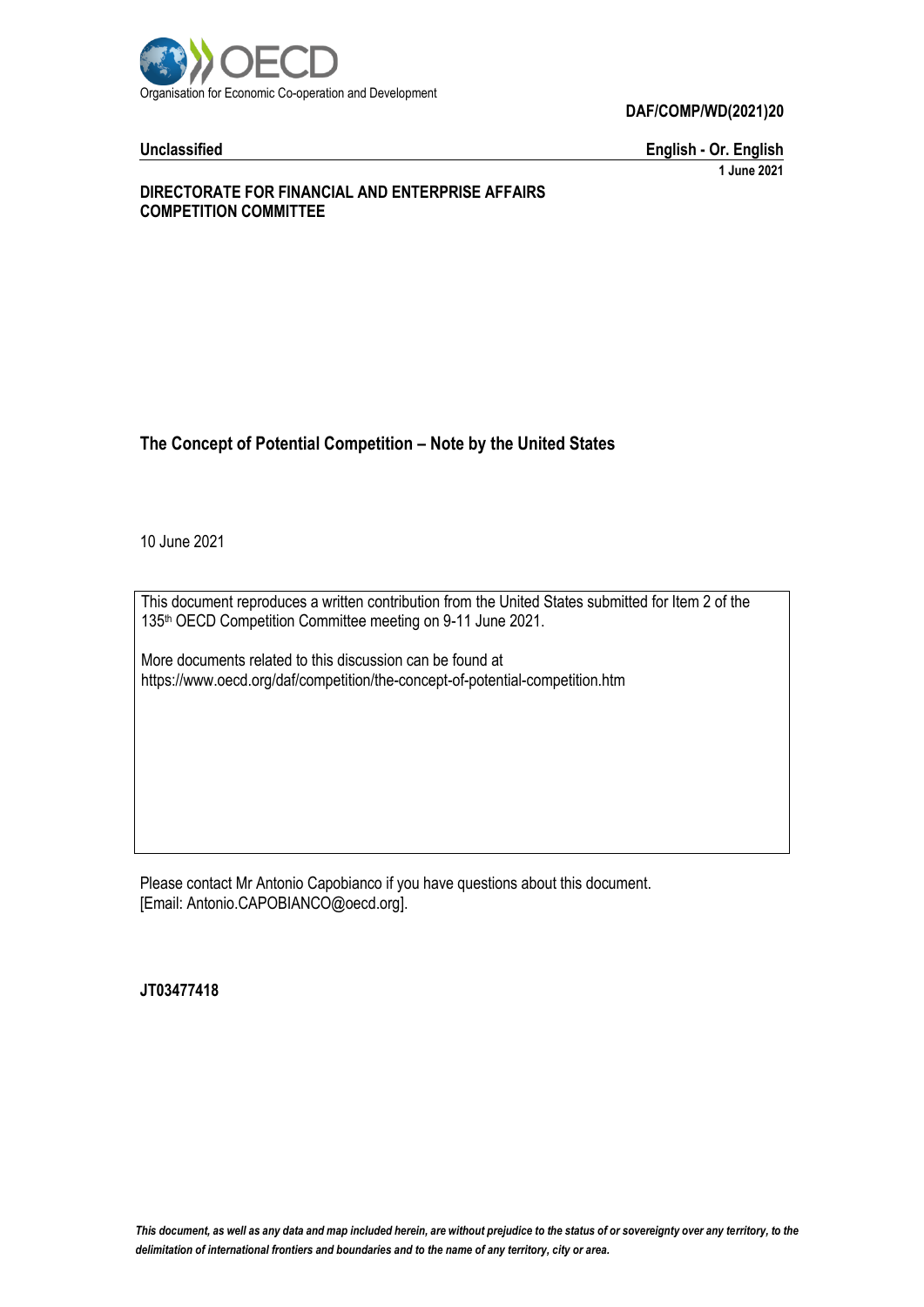# *United States*

# **1. Introduction**

1. In the United States (U.S.), the Antitrust Division of the U.S. Department of Justice (DOJ) and the Federal Trade Commission (FTC) (together, the Agencies) recognize that firms can face competitive pressure not only from existing competitors, but also from potential competitors. More broadly, incumbent firms often have expectations about competition in the future, and these expectations can affect their competitive strategies in the present. For example, when an industry features innovative firms or firms that make significant expenditures on research and development, the Agencies' concern about conduct directed at potential competitors is acute because the current state of the industry may not be an accurate representation of future competition in the industry. This concern is heightened further in industries characterized by high barriers to entry.

2. The antitrust laws enforced by the Agencies are flexible enough to cover mergers and conduct that target not just current competition and existing competitors, but also future competition and potential competitors.

3. Entry into new markets, either by existing firms or startups, can increase competition in the short-term and spur innovation in a relevant market, both of which benefit consumers. Competition enforcers must be attuned to ways in which an incumbent firm, anticipating such entry, can take steps to prevent or delay such entry, to the detriment of consumers.

4. Given the important role that entry can play in ensuring competitive markets and encouraging innovation, issues related to potential and nascent competition are relevant to all components of antitrust enforcement in the U.S.<sup>1</sup> An agreement involving a potential or nascent competitor can violate Section 1 of the Sherman Act, which prohibits contracts, combinations or conspiracies in restraint of trade<sup>2</sup>; a monopolist can unlawfully exclude (or attempt or conspire to exclude) a potential or nascent competitor in violation of Section 2 of the Sherman Act, which prohibits monopolization<sup>3</sup>; the acquisition of a potential or nascent competitor can violate Section 7 of the Clayton Act, which prohibits mergers and acquisitions the effect of which "may be substantially to lessen competition or tend to create a monopoly,"<sup>4</sup> and can violate either Section 1 or Section 2 of the Sherman Act; and conduct directed at a potential or nascent competitor can violate Section 5 of the FTC Act, which prohibits "[u]nfair methods of competition."<sup>5</sup>

5. An incumbent firm, acting unilaterally or conspiring with another firm, can engage in anticompetitive conduct (including acquisitions) directed at a potential competitor or at a small rival that threatens its market position. In either scenario, the incumbent may, by

 $^{2}$  15 U.S.C. § 1.

- $3$  15 U.S.C. § 2.
- 4 15 U.S.C. § 18.
- $5$  15 U.S.C. § 45(a)(1).

<sup>&</sup>lt;sup>1</sup> This submission uses the phrase "potential competition" in a general descriptive sense to include a variety of scenarios involving future competition. The term and its variants, as used throughout this submission, are not intended to correspond to how that term is used in judicial opinions by courts in the United States.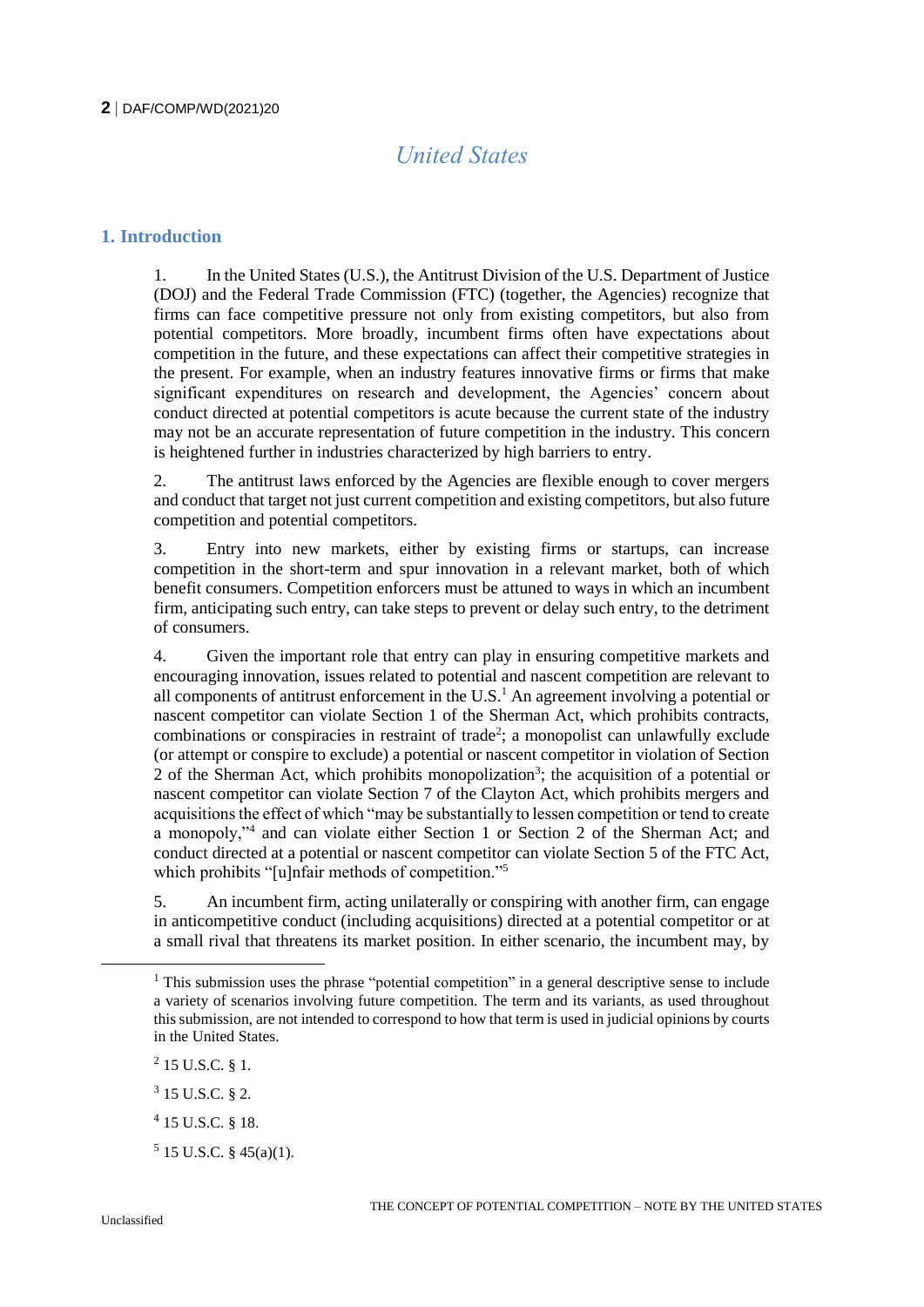engaging in conduct that is not competition on the merits, limit the future competitive significance of the emerging or potential competitor. Conduct that targets an innovative or disruptive firm that threatens the status quo in a market of established incumbents is particularly concerning.

6. As in other areas of antitrust analysis, except in cases involving conduct that is unlawful *per se*, the Agencies will consider whether conduct or a merger involving a potential competitor has countervailing procompetitive benefits that are specific to the conduct or merger at issue and are verifiable.

# **2. U.S. Law Addressing Potential or Nascent Competition**

7. A wide variety of sources demonstrates the concern U.S. law has about potential competition. In particular, case law in the U.S., including precedent from the Supreme Court of the United States, and the Agencies' Guidelines, including the *Horizontal Merger Guidelines*, *Vertical Merger Guidelines*, and *Guidelines for Collaboration Among Competitors*, consistently recognize the importance of potential competition.

8. Courts in the U.S., including the U.S. Supreme Court, have long recognized the significance of potential competition.<sup>6</sup> With regard to Section 1 of the Sherman Act, the Supreme Court has observed that agreements that "deprive the marketplace of . . . actual *or potential* competition" can violate Section 1.<sup>7</sup> With regard to Section 2 of the Sherman Act, the Supreme Court has held for a plaintiff where "prevention of all potential competition is the natural program for maintaining a monopoly here, rather than any program of actual exclusion." <sup>8</sup> With regard to Section 7 of the Clayton Act, the Supreme Court has established that mergers or other transactions involving potential competitors can violate Section 7.<sup>9</sup> This is in addition to the Clayton Act's broad concern with curbing anticompetitive effects "in their incipiency," which incorporates a concern about competition in the future.<sup>10</sup> And with regard to Section 5 of the FTC Act, which prohibits unfair methods of competition, the Supreme Court has observed that "[i]t is obvious that the word 'competition' imports the existence of present *or potential* competitors, and the unfair methods must be such as injuriously affect or tend thus to affect the business of these competitors."<sup>11</sup>

<sup>6</sup> American Tobacco Co. v. United States, 328 U.S. 781, 797 (1946) (explaining that "[p]revention of all potential competition . . . . [can be] cheaper and more effective than any amount of 'cure'" after a potential competitor enters and becomes an actual competitor); *see also* United States v. Microsoft, 253 F.3d 34, 79 (D.C. Cir. 2001) (en banc) (per curiam) ("[I]t would be inimical to the purpose of the Sherman Act to allow monopolists free reign to squash nascent, albeit unproven, competitors at will—particularly in industries marked by rapid technological change and frequent paradigm shifts.").

<sup>&</sup>lt;sup>7</sup> American Needle v. National Football League, 560 U.S. 183, 197 (2010) (emphasis supplied).

<sup>8</sup> American Tobacco Co. v. United States, 328 U.S. 781, 797 (1946).

<sup>&</sup>lt;sup>9</sup> See United States v. Marine Bancorporation, 418 U.S. 602 (1974); United States v. Falstaff, 410 U.S. 526 (1973); FTC v. Procter & Gamble, 386 U.S. 568 (1967); United States v. Penn-Olin, 378 U.S. 158 (1964).

<sup>10</sup> Brown Shoe v. United States, 370 U.S. 294, 346 (1962).

 $11$  FTC v. Raladam, 283 U.S. 643, 649 (1931) (emphasis supplied).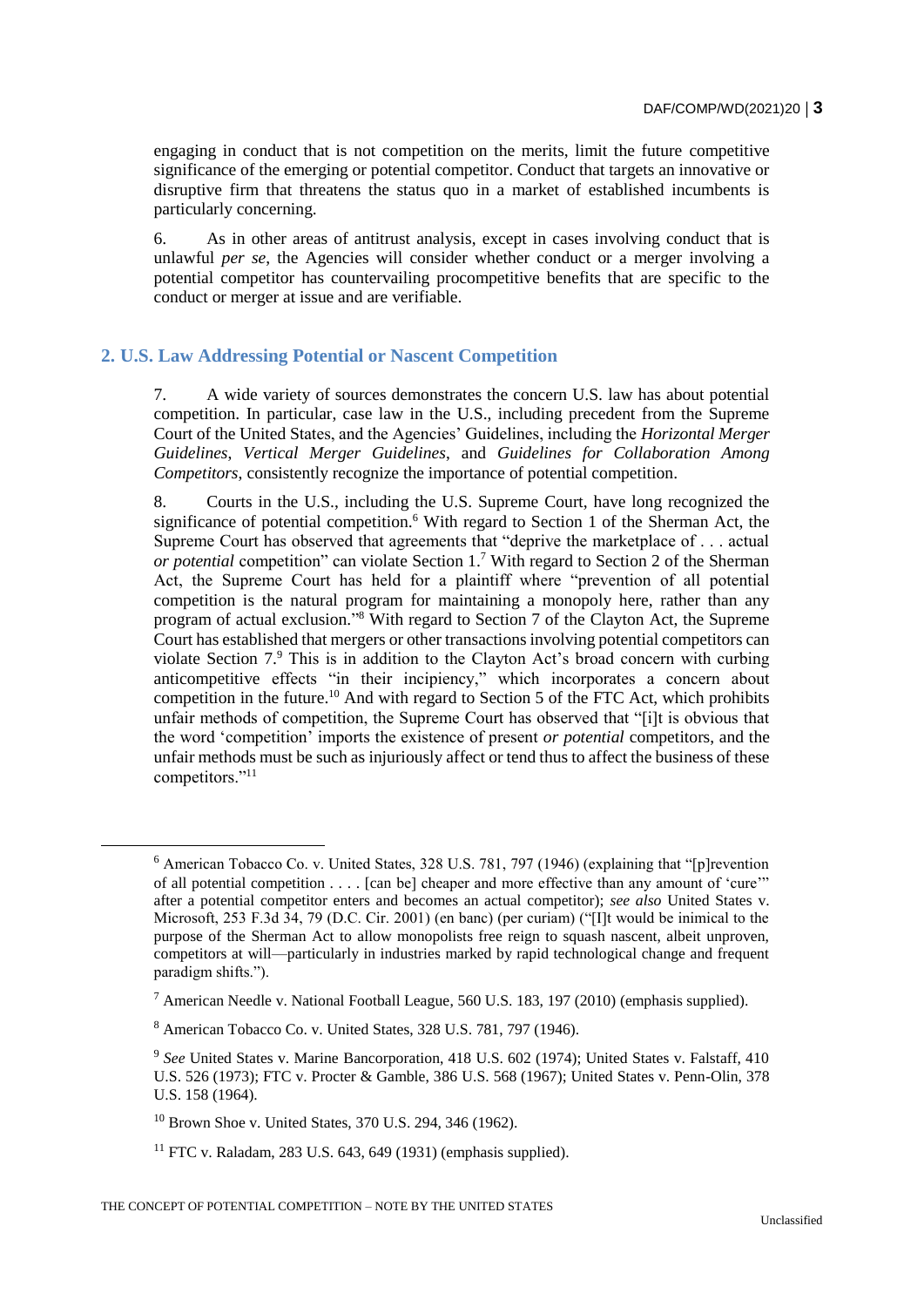9. The Agencies' *Horizontal Merger Guidelines*<sup>12</sup> address many issues related to potential competition in the context of evaluating mergers. With regard to identifying market participants, the *Horizontal Merger Guidelines* explain that "[f]irms that are not current producers in a relevant market, but that would very likely provide rapid supply responses with direct competitive impact in the event of a SSNIP [small but significant and non-transitory increase in price], without incurring significant sunk costs, are also considered market participants. These firms are termed 'rapid entrants.'"<sup>13</sup> With regard to assessing market concentration, the Agencies explain that they use "projected market shares" because "[a] merger between an incumbent and a potential entrant can raise significant competitive concerns. The lessening of competition resulting from such a merger is more likely to be substantial, the larger is the market share of the incumbent, the greater is the competitive significance of the potential entrant, and the greater is the competitive threat posed by this potential entrant relative to others."<sup>14</sup> Potential competition also relates to the issue of whether entry by firms currently outside the market can reduce or alleviate competition concerns with a proposed merger in a timely manner. The Agencies explain that, "[a]s part of their full assessment of competitive effects, the Agencies consider entry into the relevant market. The prospect of entry into the relevant market will alleviate concerns about adverse competitive effects only if such entry will deter or counteract any competitive effects of concern so the merger will not substantially harm customers."<sup>15</sup>

10. The Agencies' *Vertical Merger Guidelines* similarly reflect the Agencies' concerns about potential competition in the context of a merger between firms that operate at different levels of the same supply chain: "A vertical merger may diminish competition by allowing the merged firm to profitably use its control of the related product to weaken or remove the competitive constraint from one or more of its actual or potential rivals in the relevant market."<sup>16</sup>

11. Likewise, the Agencies' *Guidelines for Collaboration Among Competitors* address potential competition in the context of joint ventures or other agreements between competitors.<sup>17</sup> As a general matter, these *Guidelines* define the term "competitors" as

<https://www.ftc.gov/sites/default/files/attachments/mergerreview/100819hmg.pdf> [hereinafter *Horizontal Merger Guidelines*].

 $^{13}$  Id., § 5.1.

 $\overline{a}$ 

 $14$  Id., § 5.3.

<sup>15</sup> Id.,  $\frac{15}{2}$  9 ("The Agencies examine the timeliness, likelihood, and sufficiency of the entry efforts an entrant might practically employ. An entry effort is defined by the actions the firm must undertake to produce and sell in the market. Various elements of the entry effort will be considered. These elements can include: planning, design, and management; permitting, licensing, or other approvals; construction, debugging, and operation of production facilities; and promotion [], marketing, distribution, and satisfaction of customer testing and qualification requirements.").

<sup>&</sup>lt;sup>12</sup> U.S. DEP'T OF JUSTICE & FED. TRADE COMM'N, HORIZONTAL MERGER GUIDELINES (2010),

<sup>16</sup> U.S. DEP'T OF JUSTICE & FED. TRADE COMM'N, VERTICAL MERGER GUIDELINES §4a (2020), [https://www.ftc.gov/system/files/documents/reports/us-department-justice-federal](https://www.ftc.gov/system/files/documents/reports/us-department-justice-federal-trade-commission-vertical-merger-guidelines/vertical_merger_guidelines_6-30-20.pdf)[trade-commission-vertical-merger-guidelines/vertical\\_merger\\_guidelines\\_6-30-20.pdf](https://www.ftc.gov/system/files/documents/reports/us-department-justice-federal-trade-commission-vertical-merger-guidelines/vertical_merger_guidelines_6-30-20.pdf) [hereinafter *Vertical Merger Guidelines*].

<sup>&</sup>lt;sup>17</sup> U.S. DEP'T OF JUSTICE & FED. TRADE COMM'N, ANTITRUST GUIDELINES FOR COLLABORATION AMONG COMPETITORS (2000),

[https://www.ftc.gov/sites/default/files/documents/public\\_events/joint-venture-hearings-antitrust](https://www.ftc.gov/sites/default/files/documents/public_events/joint-venture-hearings-antitrust-guidelines-collaboration-among-competitors/ftcdojguidelines-2.pdf)[guidelines-collaboration-among-competitors/ftcdojguidelines-2.pdf.](https://www.ftc.gov/sites/default/files/documents/public_events/joint-venture-hearings-antitrust-guidelines-collaboration-among-competitors/ftcdojguidelines-2.pdf)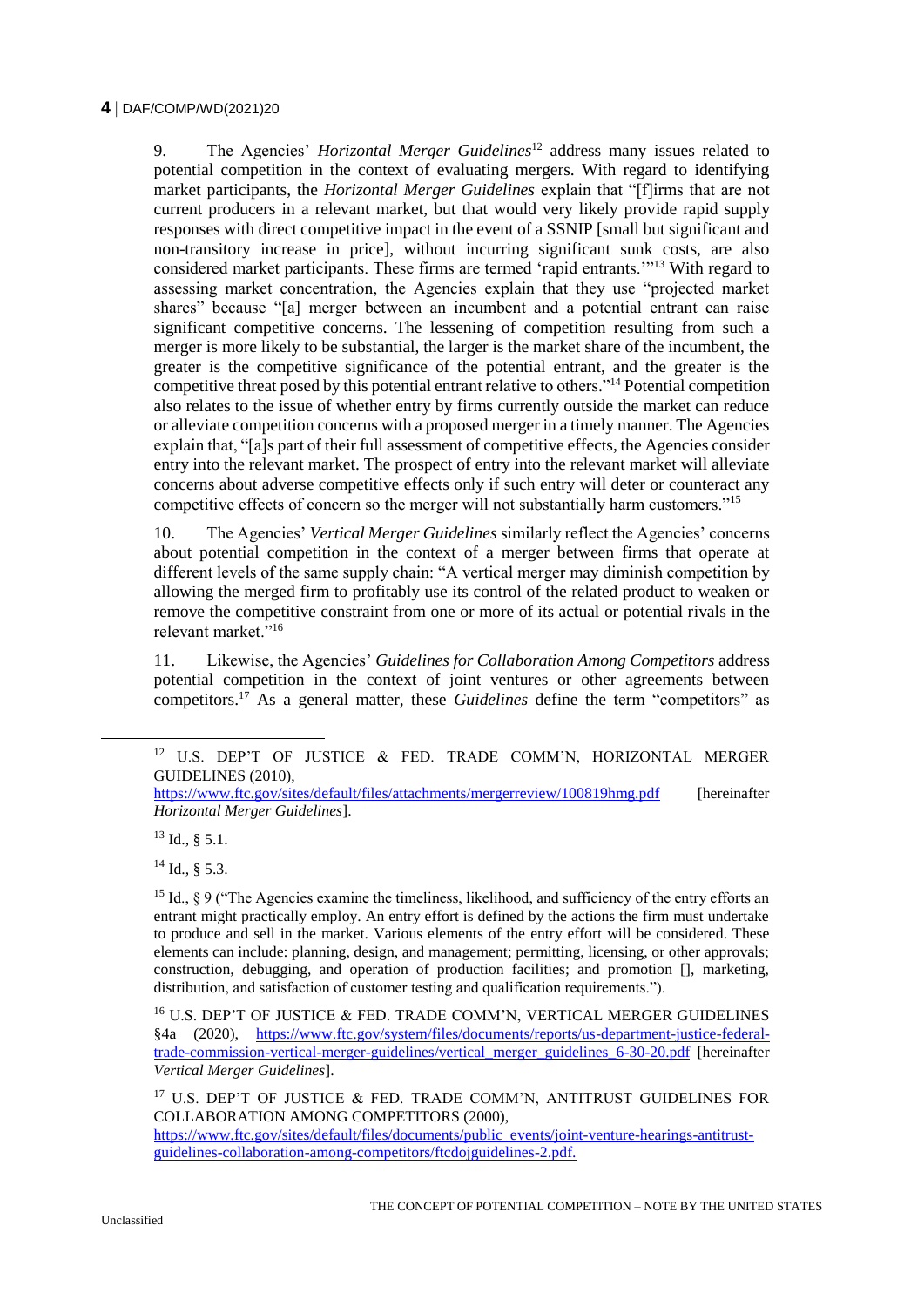"encompass[ing] both actual and potential competitors."<sup>18</sup> In addition, these *Guidelines* explain that "[a] firm is treated as a potential competitor if there is evidence that entry by that firm is reasonably probable in the absence of the relevant agreement, or that competitively significant decisions by actual competitors are constrained by concerns that anticompetitive conduct likely would induce the firm to enter."<sup>19</sup>

# **3. Agency Experience**

12. For years, the Agencies have incorporated concerns about potential competition in all areas of their antitrust law enforcement programs, including: criminal and civil enforcement of Section 1 of the Sherman Act; enforcement of Section 2 of the Sherman Act; enforcement of Section 7 of the Clayton Act; and, for the FTC, enforcement of Section 5 of the FTC Act.

# **3.1. Examples of Anticompetitive Agreements Involving Potential or Emerging Competitors**

13. The Department of Justice criminally prosecutes price fixing, bid rigging, and market/customer allocation agreements involving potential competition. Such agreements are *per se* violations of Section 1 of the Sherman Act.<sup>20</sup>

14. For example, in a case involving bid rigging at public home-foreclosure auctions in California, a group of real-estate investors agreed not to compete for certain properties and split the resulting savings.<sup>21</sup> One investor approached potential competitors, proposing that they "could all get along and not beat each other up every day."<sup>22</sup> That is how the group eliminated potential competition from one newly arrived investor who joined the conspiracy and was ultimately charged with the rest of the group.<sup>23</sup> Other new arrivals were warned to "stay out" and "don't come back here."<sup>24</sup>

15. In another criminal Section 1 case, two firms provided heir-location services—that is, they identified people who might be entitled to an inheritance from the estate of someone who died without a will, then, for a fee, helped those people secure their inheritance.<sup>25</sup> As

<sup>18</sup> Id., §1.1.

<sup>19</sup> Id., §1.1 n.6.

<sup>20</sup> *See* PHILLIP E. AREEDA & HERBERT HOVENKAMP, ANTITRUST LAW, ¶2004d ("Clearly the per se rule against naked price agreements covers actual competitors. Equally clearly, it reaches potential competitors contemplating transactions in which competition is likely or even possible"); id., ¶2030b ("As a general proposition, the per se rule against naked horizontal market-division agreements applies equally to firms that were actual competitors before the division agreement took effect and to firms whose competition was merely potential.").

<sup>&</sup>lt;sup>21</sup> United States v. Katakis, 796 F. App'x 400 (9th Cir. 2020).

<sup>&</sup>lt;sup>22</sup> Answering Brief for the United States of America at 8, Katakis, 796 F. App'x 400 (Nos. 17-10487, 18-10027).

 $23$  Id. at 10.

 $24$  Id. at 9.

<sup>25</sup> United States v. Kemp & Assocs., 907 F.3d 1264, 1268 (10th Cir. 2018).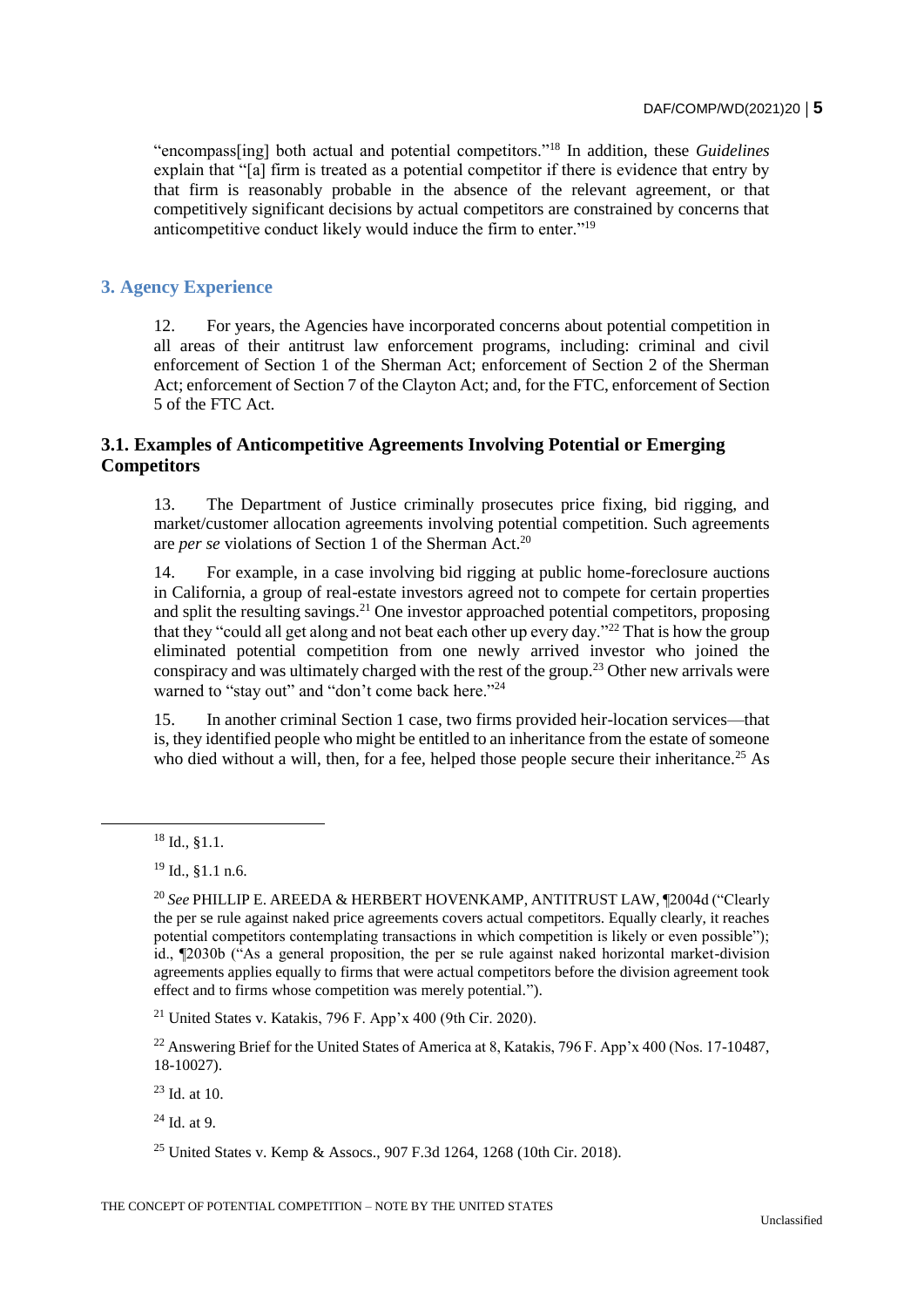part of their conspiracy, they agreed not to compete to sign heirs they both located.<sup>26</sup> Whoever contacted an heir first would get that heir's business, with no competition on fees. The conspiracy applied beyond that initial heir, as well, to other unsigned heirs to the same estate.<sup>27</sup> But for the conspiracy, those unsigned heirs were potential future customers of either firm and could have benefited from their potential competition. The trial court initially rejected application of the *per se* rule in the case, in part because the defendants agreed only to allocate new customers, as opposed to existing ones.<sup>28</sup> On appeal, the United States argued that "[n]ew customers are no less entitled to the benefits of competition, and the harm to competition is no less manifest in an allocation of new customers."<sup>29</sup> The Tenth Circuit signaled its agreement with the United States' position, $30$  leading the district court to reverse itself on remand.<sup>31</sup>

16. Section 1 also proscribes unreasonable agreements in restraint of trade involving potential competitors in situations where the *per se* rule does not apply. Some examples are the FTC's cases involving reverse payment agreements between branded and generic pharmaceutical companies.

17. In 2009, the FTC sued Solvay Pharmaceuticals, Inc. (later acquired by Abbott), as well as two generic drug makers, alleging that Solvay paid the two potential generic entrants to delay their entry into the market. Solvay marketed a testosterone replacement drug, AndroGel, a prescription pharmaceutical with annual sales in 2009 of more than \$400 million. In May 2003, Watson (later acquired by Actavis) and Paddock, which partnered with Par, each filed applications for FDA approval to market generic versions of AndroGel. Solvay's patent on AndroGel had been issued in January 2003, with an expiration date of August 2020. By early 2006, Watson had received final approval to market its generic product. According to the complaint, it was well known that if Watson or Par were to enter with lower-priced generic versions of AndroGel, Solvay's AndroGel sales would plummet and consumers would benefit from the lower prices. The FTC's complaint alleges that Solvay, realizing the devastating effect generic entry would have on its AndroGel franchise, acted unlawfully to eliminate this threat by paying the two generic manufacturers to delay entry until 2015. In 2013, in reviewing the lower courts' dismissal of the FTC's complaint, the Supreme Court in *FTC v. Actavis* reversed and remanded the case to the district court for a trial under the rule of reason. In articulating the harm caused by such agreements between actual and potential competitors, the Court explained that the payment from the branded manufacturer "likely seeks to prevent the *risk* of competition. And, as we have said, that consequence constitutes the relevant anticompetitive harm."

18. In 2017, the FTC brought an action alleging that, in 2010, Impax Laboratories and Endo Pharmaceuticals illegally agreed that Impax would not compete by marketing a generic version of Endo's Opana ER, an extended release version of the opioid oxymorphone. Endo agreed to settle the FTC's claims in a stipulated order entered in federal court. The case against Impax was tried before an Administrative Law Judge, who

<sup>30</sup> 907 F.3d at 1278.

<sup>31</sup> United States v. Kemp & Assocs., No. 2:16-CR-403-DS, 2019 WL 763796 (D. Utah Feb. 21, 2019).

<sup>26</sup> Id. at 1269.

<sup>27</sup> Id.

<sup>28</sup> *See* id. at 1278.

<sup>&</sup>lt;sup>29</sup> Opening Brief for the United States of America at 34, Kemp & Assocs., 907 F.3d 1264 (No. 17-4148).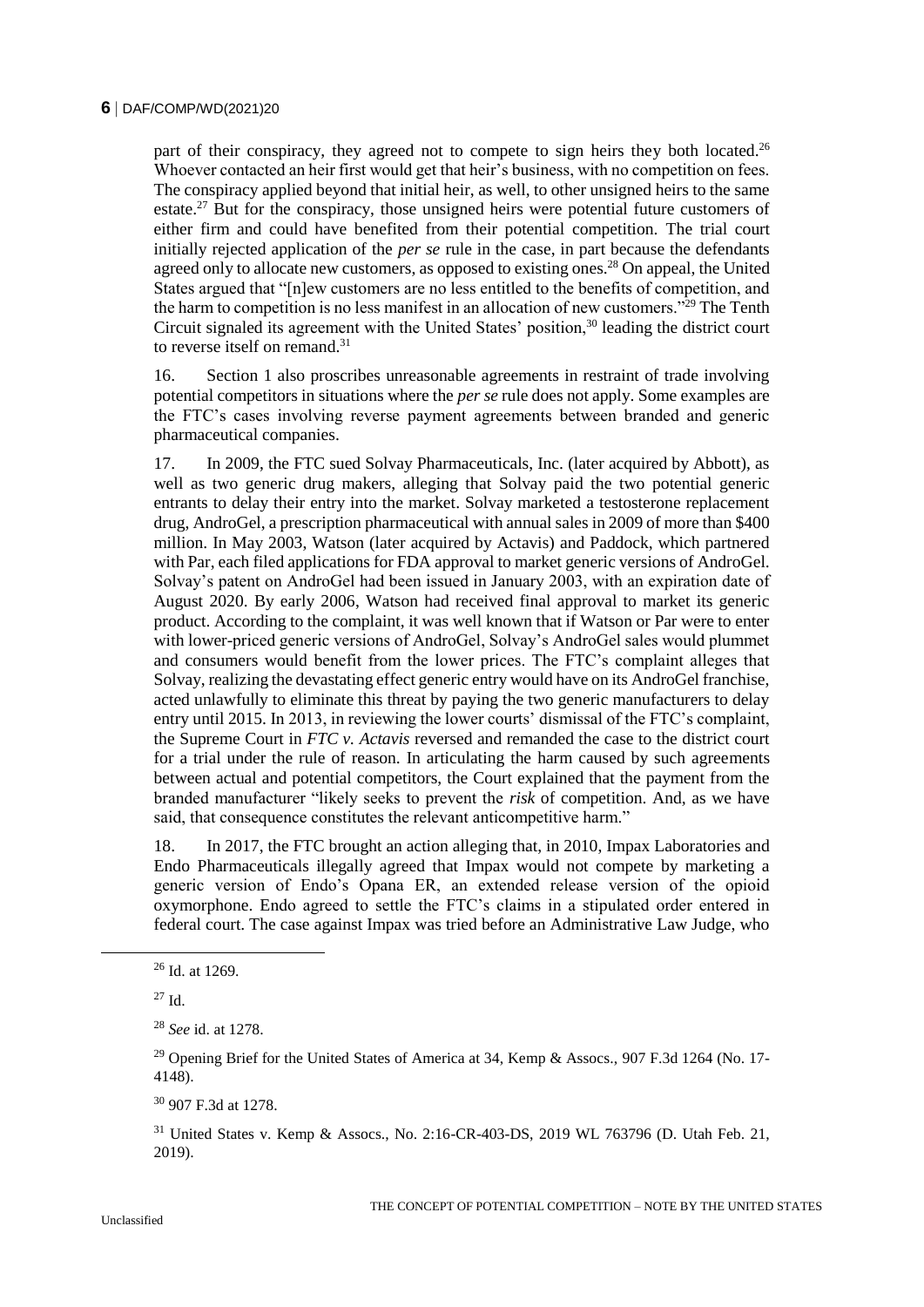decided in favor of Impax. On appeal to the Commission, the Commission reversed the ALJ's initial decision, holding that the agreement between Impax and Endo violated Section 1 of the Sherman Act. Impax petitioned the U.S. Court of Appeals for the Fifth Circuit for review of the FTC's decision, which denied the petition and held in favor of the FTC. In affirming the FTC's decision, the Fifth Circuit observed that "[t]he fact that generic competition was possible, and that Endo was willing to pay a large amount to prevent that risk, is enough to infer anticompetitive effect."<sup>32</sup>

19. The FTC has also challenged anticompetitive conduct targeting potential competitors outside of the reverse payments context. In 2006, the FTC filed an administrative complaint against Realcomp II, an association of local real estate boards in southeastern Michigan, in which it alleged that Realcomp II unreasonably restrained competition by restricting the ability of member real estate agents to offer consumers lower-priced alternatives. It did this by refusing to transmit discount real estate listings to its own and other publicly available websites and by excluding such listings from the default searches within its own database. Realcomp II petitioned for review of the Commission's administrative decision, and in denying the petition, the U.S. Court of Appeals for the Sixth Circuit explained that "restricting the online dissemination of home listings is especially pernicious because of the *emerging competitive impact* of the internet and of discounted brokerage services on the residential real-estate market. . . . Substantial evidence shows [] that *the exclusion of nascent threats* such as discount brokerage services and consumer access to online listings is reasonably capable of contributing significantly to anticompetitive effects."33

20. The Justice Department has likewise used Section 1 to challenge anticompetitive rules involving real estate listing services targeted at innovative brokers.<sup> $34$ </sup> In October 2007, the United States sued the Multiple Listing Service of Hilton Head Island, Inc. (HHMLS), alleging that HHMLS rules denied consumers in and near Hilton Head Island, South Carolina, the benefits of competition from low-cost or innovative real estate brokers.<sup>35</sup> HHMLS consented to a judgment requiring it to eliminate or modify the challenged rules.<sup>36</sup>

21. In May 2008, the United States sued the Consolidated Multiple Listing Service, Inc. (CMLS), alleging that CMLS rules denied consumers in and near Columbia, South Carolina, the benefits of competition from low-cost or innovative real estate brokers.<sup>37</sup> The complaint alleged that participation in CMLS was critical for brokers to compete in the Columbia area and that CMLS had violated Section 1 by adopting and enforcing rules prohibiting members from offering customized packages of brokerage services for reduced

<sup>32</sup> Impax Lab's v. FTC, No. 19-60395, slip op. at 15 (Apr. 13, 2021).

 $33$  Realcomp II v. FTC, 635 F.3d 815, 830 (6th Cir. 2011) (emphasis supplied).

<sup>34</sup> *See also* Brief for the United States as Amicus Curiae in Support of Plaintiffs-Appellees, Robertson v. Sea Pines Real Estate Cos., 679 F.3d 278 (4th Cir. 2012) (Nos. 11-1538, 11-1539, 11- 1540, 11-1541) (supplementing Departmental enforcement actions in this area with amicus participation in private litigation).

<sup>35</sup> Complaint for Equitable Relief for Violation of 15 U.S.C. § 1 Sherman Antitrust Act, United States v. Multiple Listing Serv. of Hilton Head Island, Inc., No. 9:07-cv-3435 (D.S.C. Oct. 16, 2007), ECF No. 1.

<sup>36</sup> Final Judgment, Multiple Listing Serv., No. 9:07-cv-3435 (May 28, 2008), ECF No. 16.

 $37$  Complaint for Equitable Relief for Violation of Section 1 of the Sherman Act, 15 U.S.C. § 1, United States v. Consol. Multiple Listing Serv., Inc., No. 3:08-cv-01786 (D.S.C. May 2, 2008), ECF No. 1.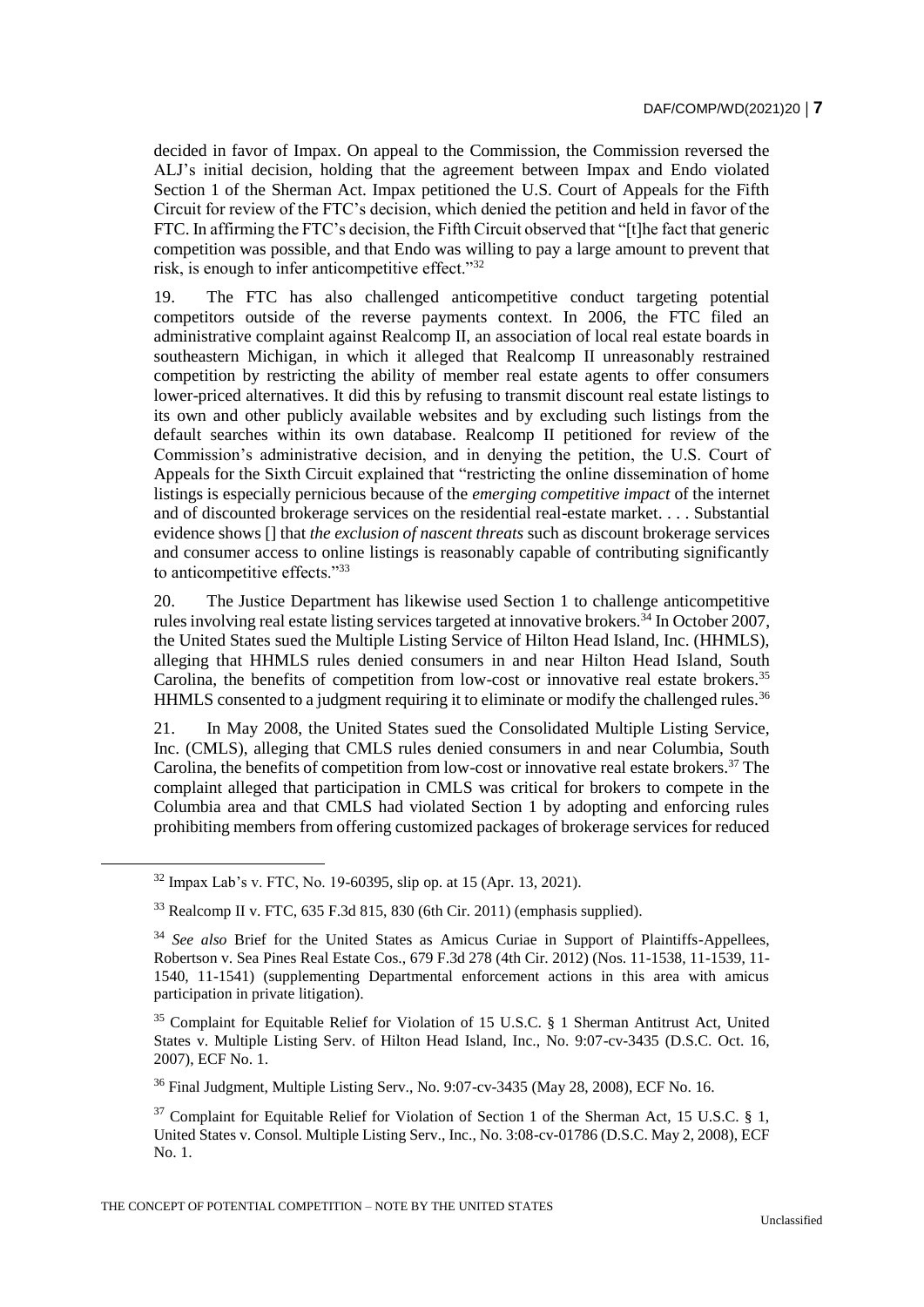fees and by adopting and enforcing exclusionary membership criteria designed to prevent aggressive competitors from joining CMLS. Following fact and expert discovery, the United States moved for summary judgment on its Section 1 claims based on the undisputed evidence that CMLS successfully blocked the entry of low-cost and innovative brokers and that major brokers in the Columbia area charged higher commissions to home sellers in that area than they did in other parts of South Carolina.<sup>38</sup> Prior to trial, CMLS consented to a judgment requiring it to eliminate or modify the challenged rules.<sup>39</sup>

# **3.2. Examples of Illegal Monopolization through Conduct Targeting Potential or Emerging Competitors**

22. The Justice Department's monopolization case against Microsoft reflects the Department and courts' concern about an incumbent monopolist's response to competition from firms operating outside a relevant market that might in the future grow into a viable alternative. In affirming the district court's holding that Microsoft unlawfully maintained its monopoly in violation of Section 2, the U.S. Court of Appeals for the D.C. Circuit explained that "it would be inimical to the purpose of the Sherman Act to allow monopolist free reign to squash nascent, albeit unproven, competitors at will."<sup>40</sup> The court also observed that "[n]othing in § 2 of the Sherman Act limits its prohibition to actions taken against threats that are already well-developed enough to serve as present substitutes."<sup>41</sup>

23. In 2012, the FTC filed an administrative complaint against McWane, a manufacturer of ductile iron pipe fittings, as well as its competitor, Star Pipe Products. One claim in the complaint alleged that McWane illegally maintained its monopoly power in the market for U.S.-produced pipe fittings by implementing an exclusive dealing policy with distributors, a crucial way to reach end customers, that prevented those distributors from purchasing domestic pipe fittings from McWane's rivals. On appeal to the Commission, the FTC held that McWane's exclusive dealing policy was illegal because it had the effect of preventing distributors from buying domestically produced pipe fittings from a new entrant into the market, which prevented the entrant from achieving the sales necessary to compete effectively and threaten McWane's monopoly. McWane petitioned for review of the Commission's decision to the U.S. Court of Appeals for the Eleventh Circuit, which denied the petition, reasoning that substantial record evidence supported the conclusion that McWane's exclusivity requirements prevented its potential competitor from achieving "the sales and revenue needed to invest in a domestic foundry of its own" and becoming a viable competitive alternative to McWane.<sup>42</sup>

24. Under certain circumstances, the acquisition of an emerging or nascent competitor may constitute anticompetitive conduct that illegally maintains a monopoly position. For instance, the FTC has filed suit against Facebook alleging that Facebook has engaged in a course of anticompetitive conduct with the aim of suppressing, neutralizing, and deterring competitive threats to its U.S. personal social networking monopoly.<sup>43</sup> The FTC's

<sup>38</sup> *See* Mem. in Supp. of the United States' Mot. for Summ. J. on Liability at 12-17, Consol. Multiple Listing Serv., No. 3:08-cv-01786 (Feb. 17, 2009), ECF No. 38.

<sup>39</sup> Final Judgment, Consol. Multiple Listing Serv., No. 3:08-cv-01786 (Aug. 27, 2009), ECF No. 68.

 $40$  United States v. Microsoft, 253 F.3d 34, 79 (D.C. Cir. 2001) (en banc) (per curiam).

 $41$  Id. at 59.

<sup>42</sup> McWane v. FTC, 783 F.3d 814, 839 (11th Cir. 2015).

<sup>43</sup> Complaint, *FTC v. Facebook, Inc.*, Dkt. No. 1:20-cv-3590-JEB (Dec. 9, 2020), ECF No. 3.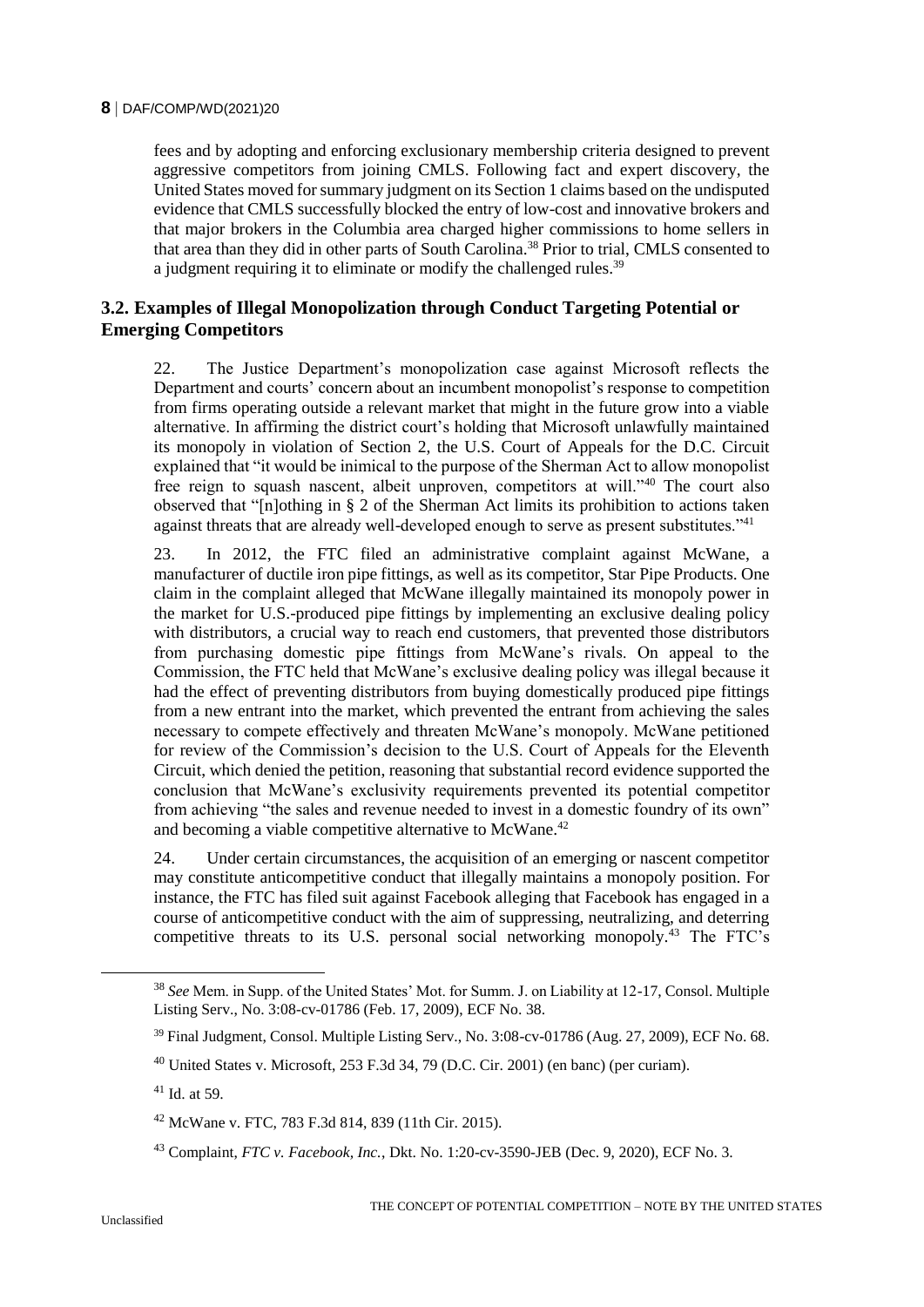complaint alleges a single Section 2 count based on three main elements: acquiring Instagram, a developing competitor; acquiring WhatsApp, a competitive threat to enter the personal social networking market; and the anticompetitive conditioning of access to its platform to suppress additional competitive threats. The case is currently being litigated.<sup>44</sup>

# **3.3. Mergers and Acquisitions Involving Potential or Emerging Competitors**

25. When reviewing a proposed merger, the Agencies consider whether firms not currently selling products or services in a particular market—including the merging parties themselves, as well as other potential entrants—might nevertheless influence competition for price, quality, and innovation, as well as other attributes, in the future. As the *Horizontal Merger Guidelines* explain, firms that have plans to enter the market in the near future can be considered market participants even if not currently deriving revenues from the market.<sup>45</sup> A firm not currently making sales may already have an effect on the behavior of firms currently making sales, and the acquisition of that entrant by a firm already in the market may violate the antitrust laws.<sup>46</sup>

26. The Agencies have challenged acquisitions where the transaction was likely to delay or thwart future competition against the incumbent, with a particular focus on harms to innovation. Identifying and proving a loss of potential competition is a fact-specific and predictive exercise. In some markets, such as pharmaceutical, medical device, and agricultural technology markets, the regulatory approval process helps identify products in development.

27. The FTC has challenged many mergers between pharmaceutical companies in which an incumbent supplier acquires a firm with a competing product in development, or where both firms are two of only a few potential entrants. Three recent submissions to the OECD include a discussion of potential competition theories in cases involving acquisition by pharmaceutical companies. $^{47}$ 

# *3.3.1. Challenging an acquisition of a potential or nascent competitor*

28. In 2008, the Commission adjudicated claims that Polypore International's consummated acquisition of Microporous eliminated horizontal competition in four

<sup>44</sup> *See also* paras. 32-33, *infra*.

<sup>45</sup> *Horizontal Merger Guidelines*, supra note 11 § 5.1.

<sup>46</sup> *See, e.g.*, Op. of the Comm'n, In re Polypore International, Inc., Dkt. 9327, at 38 (Dec. 13, 2010), <http://www.ftc.gov/sites/default/files/documents/cases/2010/12/101213polyporeopinion.pdf> (even though not generating revenues at the time of the merger, acquired firm was a market participant because it had bid on several supply contracts, it had made meaningful progress to supply two of the largest customers, and Polypore had reduced its prices in response), aff'd, Polypore Int'l, Inc. v. FTC, 686 F.3d 1208 (11th Cir. 2012).

<sup>47</sup> OECD Global Forum on Competition, *Startups, Killer Acquisitions, and Merger Control – Contribution from the United States* (Jun. 11, 2020),

[https://www.ftc.gov/system/files/attachments/us-submissions-oecd-2010-present-other-](https://www.ftc.gov/system/files/attachments/us-submissions-oecd-2010-present-other-international-competition-fora/oecd-killer_acquisiitions_us_submission.pdf)

[international-competition-fora/oecd-killer\\_acquisiitions\\_us\\_submission.pdf;](https://www.ftc.gov/system/files/attachments/us-submissions-oecd-2010-present-other-international-competition-fora/oecd-killer_acquisiitions_us_submission.pdf) OECD Global Forum on Competition, *Merger Control in Dynamic Markets – Contribution from the United States* (Dec. 6, 2019) [https://www.ftc.gov/system/files/attachments/us-submissions-oecd-2010-present-other](https://www.ftc.gov/system/files/attachments/us-submissions-oecd-2010-present-other-international-competition-fora/oecd-merger_control_in_dynamic_markets_us.pdf)[international-competition-fora/oecd-merger\\_control\\_in\\_dynamic\\_markets\\_us.pdf;](https://www.ftc.gov/system/files/attachments/us-submissions-oecd-2010-present-other-international-competition-fora/oecd-merger_control_in_dynamic_markets_us.pdf) OECD Global Forum on Competition, *Non-price Effects of Mergers – Contribution from the United States* (Jun. 6, 2018) https://www.ftc.gov/system/files/attachments/us-submissions-oecd-2010-present-other-2018) [https://www.ftc.gov/system/files/attachments/us-submissions-oecd-2010-present-other](https://www.ftc.gov/system/files/attachments/us-submissions-oecd-2010-present-other-international-competition-fora/non-price_effects_united_states.pdf)international-competition-fora/non-price effects united states.pdf.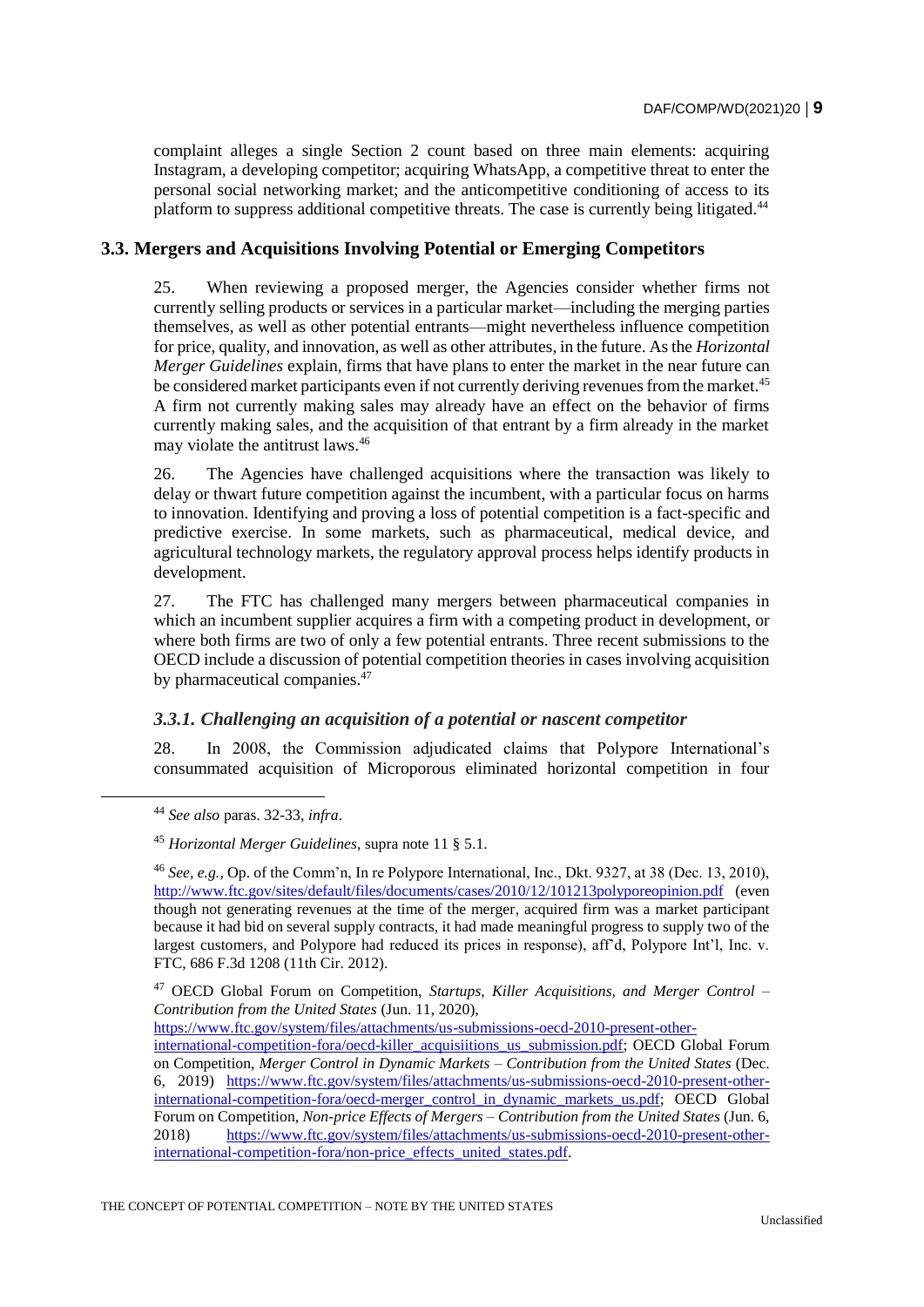markets: deep-cycle battery separators; motive battery separators; automotive starter, lighter, and ignition battery separators ("SLI"), and uninterruptible power supply stationary ("UPS") battery separators. In its review of an ALJ's decision finding the acquisition to have eliminated competition in the market for SLI battery separators (used in automotive applications), the Commission rejected Polypore's argument that Microporous was not a participant in the relevant market.<sup>48</sup> The Commission recognized that although Microporous had not made any sales of SLI battery separators, it was actively competing for contracts, and had made "meaningful progress" towards agreements to supply two large North American automotive battery manufacturers with SLI battery separators. The Commission found that Daramic, Polypore's battery separator unit, perceived Microporous as a competitor before the merger, and reduced prices in response to this competitive threat. The Commission rejected Polypore's argument that Microporous's failure to obtain those supply agreements was evidence inconsistent with a conclusion that Microporous was a market participant.

29. In a case that relied on a theory of potential competition, a U.S. district court held that the Commission had failed to carry its burden when challenging a merger between two firms providing contract sterilization services to health care product manufacturers. The FTC sought a preliminary injunction to prevent the proposed merger (pending an administrative trial) of Steris Corporation, one of only two companies providing sterilization services to medical device firms in the United States, and Synergy Health plc, a British company with plans to expand into the United States with a new, possibly superior, sterilization technology. Synergy had advanced plans to enter, such as securing physical locations for its plant and contracting for the required equipment. But Synergy officials testified at trial that they likely would not have followed through with those entry plans, and the court found the testimony sufficient to conclude that the entry was not "probable."<sup>49</sup>

30. By contrast, another U.S. district court agreed to block health insurer Aetna Inc.'s acquisition of rival insurer Humana Inc. in 2017.<sup>50</sup> By the time of trial, Aetna had stopped offering insurance through Affordable Care Act exchanges in 17 relevant markets. The court nevertheless concluded that Aetna should be analyzed as a potential future competitor in these markets because it had previously participated in them, it offered similar products in adjacent markets, and there were indications that it planned to reenter them in the near future.<sup>51</sup>

31. In 2016, the Justice Department challenged Westinghouse Air Brake Technology Corporation's ("Wabtec") acquisition of Faiveley Transport, which manufactured various freight railcar brake components. Faiveley was developing its own control valve, which is the most highly engineered, technologically sophisticated component in a freight car brake system. The market for control valves had been a duopoly, including Wabtec, for years. Once Faiveley could manufacture a control valve, it could more directly compete with the two incumbents, though full commercialization and approval was likely years away. Wabtec's acquisition of Faiveley would have eliminated future competition for control valves by preventing Faiveley's entry into this market. To remedy this concern, the

<sup>48</sup> Op. of the Comm'n, In re Polypore International at 2.

<sup>49</sup> FTC v. Steris Corp., 133 F. Supp. 3d 962 (N.D. Ohio 2015). The Commission later dismissed its administrative complaint. In re Steris Corp., and Synergy Health PLC., Dkt. No. 9365 (May 29, 2015).

 $50$  United States v. Aetna Inc., 240 F. Supp. 3d 1 (D.D.C. 2017).

<sup>51</sup> Id. at 77-78.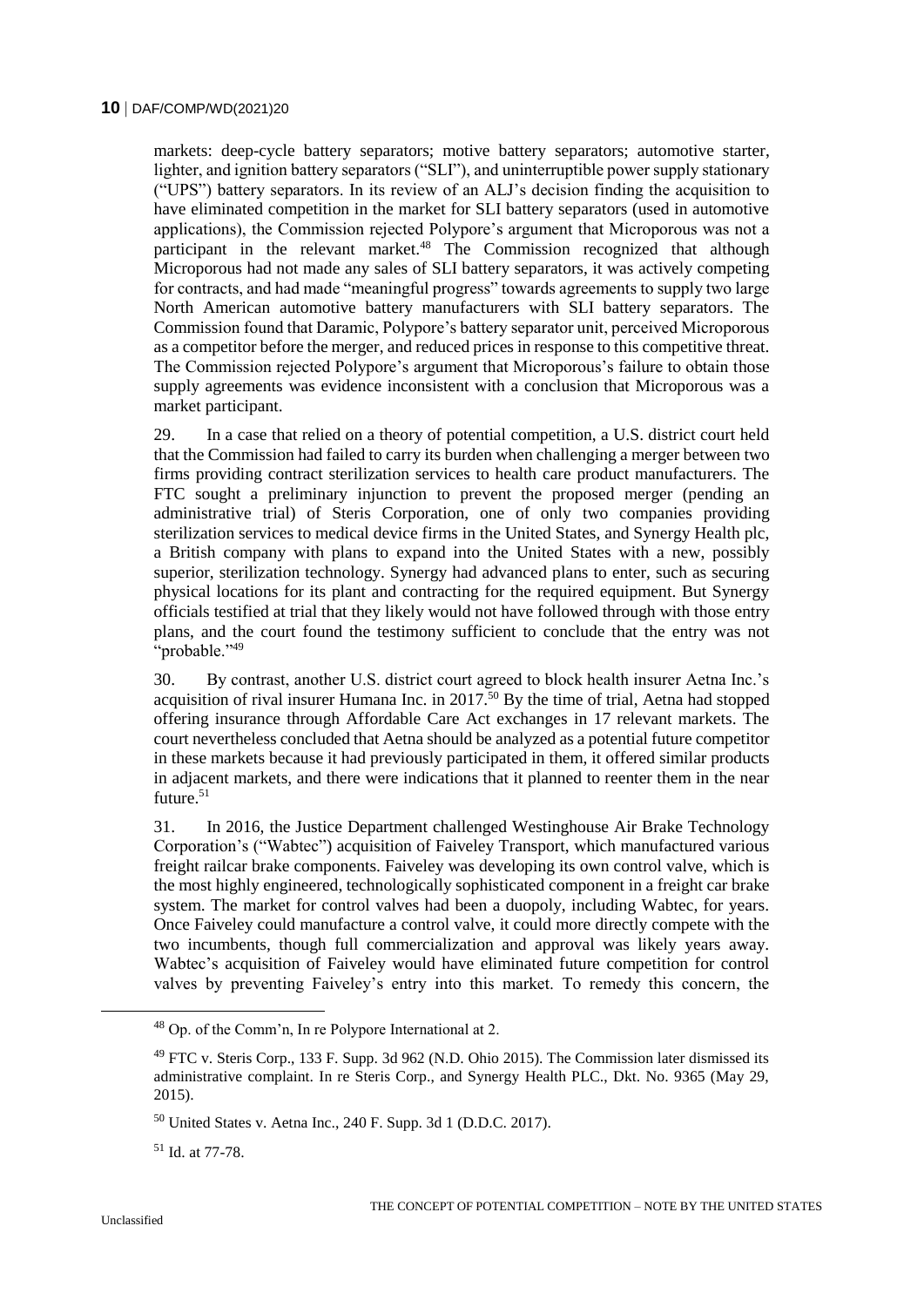companies agreed to divest Faiveley's entire U.S. freight car brakes business to Amsted Rail Company, an employee-owned rail equipment company.<sup>52</sup>

32. The Agencies may consider whether a merger would be likely to diminish competition in innovation by reducing the incentive for the merged firm to (1) continue with an existing product development effort or  $(2)$  initiate development of new products.<sup>53</sup> For example, in 2020, the Commission challenged the merger of Össur Hf and College Park Industries, Inc., both makers of prosthetic limbs. The FTC alleged that the transaction, which was not reportable under the Hart-Scott-Rodino Act, was likely to harm U.S. customers of myoelectric elbows. These prosthetic devices, which use electromyographic signals and battery-powered motors, have substantial functional advantages over mechanical elbows because they are easier and more natural to control than mechanical elbows.<sup>54</sup> According to the complaint, the U.S. market for myoelectric elbows is highly concentrated, with College Park as a leading supplier. Prior to the acquisition, Össur was developing its own myoelectric elbow, and absent the proposed acquisition, it would likely compete with College Park for U.S. sales of myoelectric elbows. To settle the charges, College Park agreed to divest all the assets associated with its myoelectric elbow business, including its intellectual property, confidential business information, manufacturing technology, existing inventory, and agreements to manufacture and distribute myoelectric elbows.

33. In December 2019, the FTC challenged the acquisition of an innovative biotech firm, Pacific Biosciences of California, by an established incumbent, Illumina, as a violation of both Section 7 of the Clayton Act and Section 2 of the Sherman Act. The FTC alleged that Illumina's proposed acquisition of PacBio would substantially lessen current and future competition in a market for next-generation DNA sequencing systems, a rapidly expanding technology used in genetic research and clinical testing, and that the acquisition would unlawfully maintain Illumina's monopoly power. Illumina's systems employed short-read sequencing technology, and at the time of the proposed acquisition, it had a market share of more than 90%. PacBio's platforms employed long-read sequencing technology, and, at the time of the proposed acquisition, it had a market share of approximately 2% to 3%. Despite the differences between their respective systems, PacBio had recently made significant technological advances, and, absent the proposed acquisition, competition between Illumina and PacBio would increase substantially in the future. The FTC also alleged that the acquisition constituted unlawful maintenance of Illumina's monopoly in the U.S. market for next-generation DNA sequencing systems, by extinguishing PacBio as a nascent competitive threat. The FTC alleged that the parties could not verify or substantiate any merger-specific efficiencies, that their procompetitive justifications for the acquisition were pretextual, and that any procompetitive effects flowing from the acquisition could be accomplished through means other than the

<sup>52</sup> United States v. Westinghouse Air Brake Technologies Corp., No.1:16-cv-02147 (D.D.C. filed Oct. 26, 2016).

<sup>53</sup> *Horizontal Merger Guidelines*, supra note 11 § 6.4.

<sup>54</sup> In the Matter of Ossur Hf. and College Park Ind., C-4712 (Apr. 7, 2020), [https://www.ftc.gov/enforcement/cases-proceedings/191-0177/ossur-hf-college-park-industries](https://www.ftc.gov/enforcement/cases-proceedings/191-0177/ossur-hf-college-park-industries-matter)[matter.](https://www.ftc.gov/enforcement/cases-proceedings/191-0177/ossur-hf-college-park-industries-matter)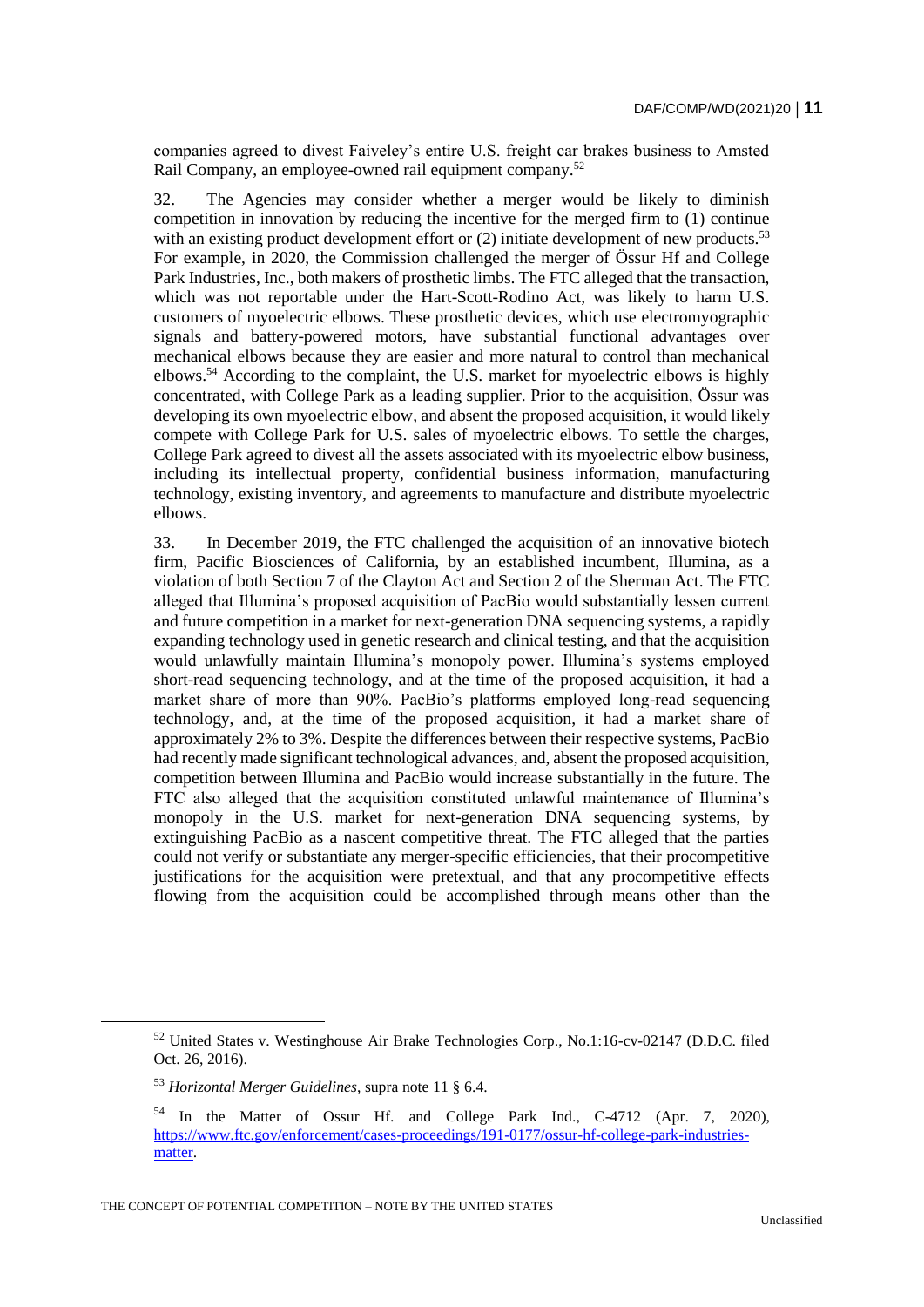acquisition.<sup>55</sup> The parties abandoned their merger plans after the FTC filed its complaint.<sup>56</sup> The UK Competition and Markets Authority (CMA) was also reviewing the transaction and had issued provisional findings that the merger was anticompetitive.

34. In another case that alleged violations of both Section 2 of the Sherman Act and Section 7 of the Clayton Act, the United States recently sued to stop Visa's \$5.3 billion acquisition of Plaid, a fintech firm developing a payments platform to challenge Visa.<sup>57</sup> The complaint alleged that Visa is a monopolist in online debit, charging consumers and merchants billions of dollars in fees each year to process online payments; that Plaid's platform would challenge Visa's monopoly; and that the transaction would allow Visa to eliminate this nascent competitive threat before it had a chance to succeed. The parties abandoned the merger before trial.

# *3.3.2. Challenging an acquisition using a vertical theory of harm*

35. The Agencies have relied on vertical theories of harm where one of the merging parties supplies a key input for potential competitors of the acquired firm. The FTC recently challenged Illumina's proposed acquisition of Grail, a manufacturer of a non-invasive, early detection liquid biopsy test that can screen for multiple types of cancer in asymptomatic patients at very early stages using DNA sequencing. Illumina is the only provider of DNA sequencing that is a viable option for these multi-cancer early detection  $(MCED)$  tests in the United States.<sup>58</sup> The FTC alleges that Grail is racing against several other firms to develop and ultimately commercialize this revolutionary technology.<sup>59</sup> Grail's rivals cannot use any product other than Illumina's next generation sequencing platforms to develop a clinically effective and commercially viable MCED test capable of competing with Grail's test. As the *Vertical Merger Guidelines* explain, a vertical merger may diminish competition by leaving the merged firm with the ability and incentive to use its control of the related product to weaken or remove the competitive constraint from one or more of its actual or potential rivals in the relevant market.<sup>60</sup>As the only supplier of a critical input, Illumina already possesses the ability to foreclose or disadvantage Grail's MCED rivals. Post-acquisition, Illumina will have the ability to monitor each company developing an MCED test using its NGS platform and the incentive to kill or disable any products that appear likely to take significant business away from Grail. The Commission's complaint charges that allowing Illumina to purchase Grail would cause substantial harm to U.S. consumers, who would experience reduced innovation, as well as potentially higher costs and reduced choice and quality for these life-saving products.

36. The Agencies have also challenged vertical transactions that would make it more difficult for potential competitors to enter a concentrated market. For example, in 2018, the

<sup>55</sup> In the Matter of Illumina, Inc. and Pacific Biosciences of California Inc., Dkt. 9387 (filed Dec. 17, 2019).

<sup>56</sup> Pacific Biosciences Press Release, Illumina and Pacific Biosciences Announce Termination of Merger Agreement (Jan. 2, 2020), [https://www.pacb.com/press\\_releases/illumina-and-pacific](https://www.pacb.com/press_releases/illumina-and-pacific-biosciences-announce-termination-of-merger-agreement/)[biosciences-announce-termination-of-merger-agreement/.](https://www.pacb.com/press_releases/illumina-and-pacific-biosciences-announce-termination-of-merger-agreement/)

<sup>57</sup> United States v. Visa Inc*.*, No. 3:20-cv-07810 (N.D. Cal. filed Nov. 5, 2020).

<sup>58</sup> FTC Press Release, FTC Challenges Illumina's Proposed Acquisition of Cancer Detection Test Maker Grail, (Mar. 30, 2021), [https://www.ftc.gov/news-events/press-releases/2021/03/ftc](https://www.ftc.gov/news-events/press-releases/2021/03/ftc-challenges-illuminas-proposed-acquisition-cancer-detection)[challenges-illuminas-proposed-acquisition-cancer-detection.](https://www.ftc.gov/news-events/press-releases/2021/03/ftc-challenges-illuminas-proposed-acquisition-cancer-detection)

<sup>59</sup> In the Matter of Illumina, Inc., and GRAIL, Inc., Dkt. 9401 (filed Mar. 30, 2021).

<sup>60</sup> *Vertical Merger Guidelines*, supra note 15 § 4.a.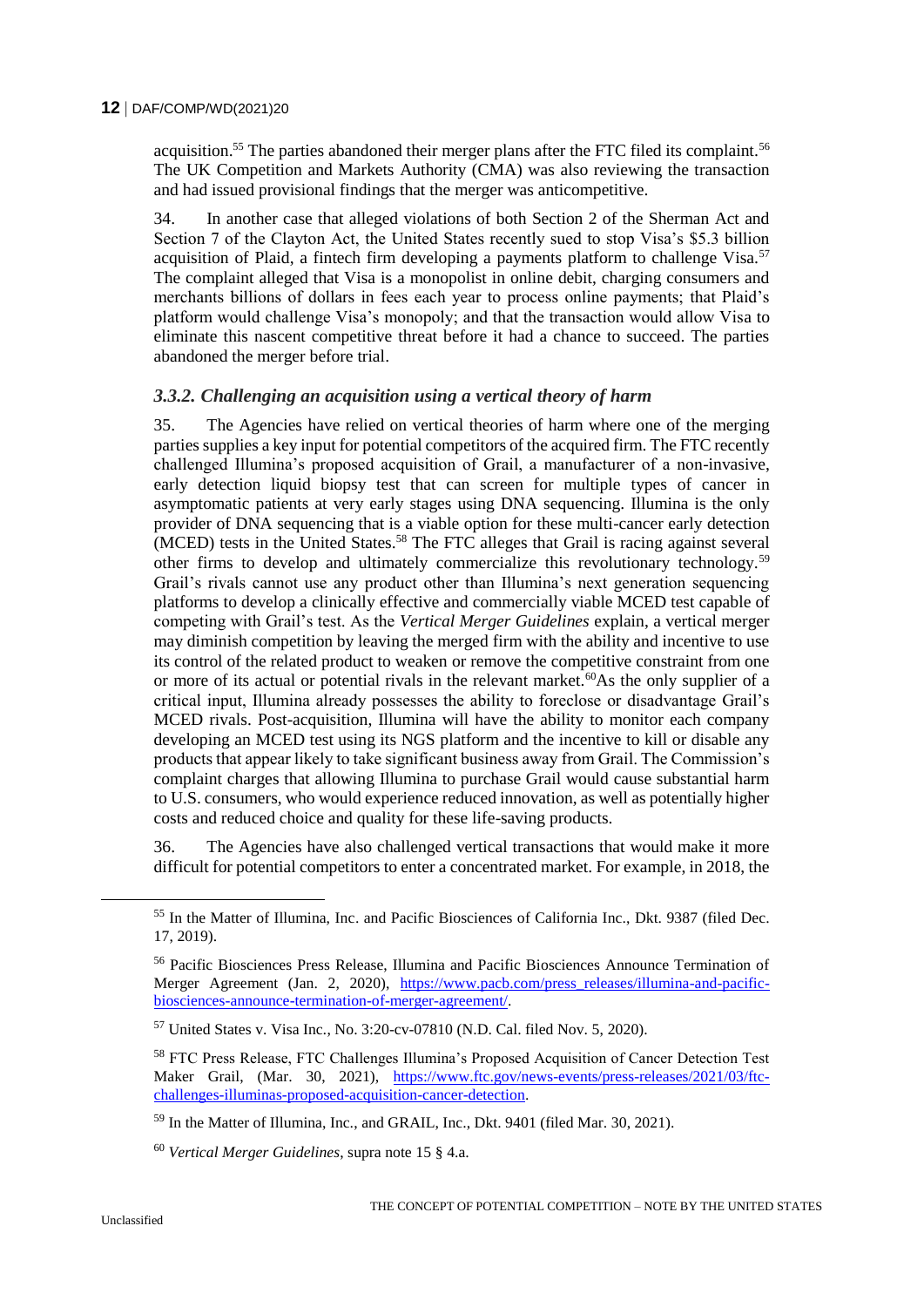FTC challenged an acquisition by a joint venture ("JV") of three polyethylene terephthalate resin ("PET") resin producers—DAK, Indorama, and FENC—of an unfinished PET and purified terephthalic acid ("PTA") production facility after its original manufacturer filed for bankruptcy.<sup>61</sup> The JV members were three of only four North American PET producers and controlled approximately 90% of North American PET capacity. The JV members DAK and Indorama were two of only three significant PTA producers in North America, and the joint venture gave them an even greater share of PTA market capacity. The Commission recognized that, unless the JV Agreement was modified to require the JV entity to market the plant's unused capacity to third parties, the JV partners would likely not supply PTA to rivals. Thus, "two-tier entry in both the PET and PTA markets would likely be necessary for an entrant to become truly competitive," making entry into the concentrated markets significantly more difficult.

37. Related to the two preceding cases, the United States sued when a consortium of cable companies attempted to acquire satellite assets that were uniquely suited to entering their market.<sup>62</sup> The complaint alleged: "The proposed acquisition . . . would allow the dominant firms to control a key asset that could and would have been used to compete against them thereby preventing entry into the market or more effective competition by existing competitors." In other words, "their strategy is to keep this scarce asset out of the hands of any firm that would compete vigorously against their cable operations." The complaint included claims under both Sections 1 and 2 of the Sherman Act, as well as Section 7 of the Clayton Act. The parties abandoned the acquisition before trial.

# *3.3.3. Acquisitions involving disruptive firms*

38. The Agencies have also challenged proposed mergers between established incumbent firms and disruptive firms that already compete in a relevant market, including where the potential for even more vigorous competition exists. For example, the FTC challenged two proposed mergers in the razor industry—one between Harry's and Edgewell and one between Procter & Gamble and Billie—contending that the two target companies, though already competing head-to-head with the acquiring firm, served as disruptive forces in the marketplace. In Harry's/Edgewell, the FTC's complaint charged that Harry's was the first internet-based razor company to place its product in brick-andmortar stores.<sup>63</sup> Any new entrant would have lacked Harry's early-mover advantage in the crowded shelves of brick-and-mortar retailers. In P&G/Billie, the FTC charged that the proposed merger would have stopped Billie's expansion beyond internet sales as it was on the cusp of expanding into brick-and-mortar retail stores, which would have greatly heightened the competition between the two companies.<sup>64</sup> The parties to both mergers abandoned the transactions following the FTC's complaints.

39. In addition, in 2018, the FTC challenged the merger of CDK Global and Auto/Mate.<sup>65</sup> CDK was the market leader in specialized platform business software for franchise automotive dealers. Auto/Mate was a much smaller competitor with an innovative

<sup>61</sup> In the Matter of Corpus Christi Polymers LLC et al., FTC File No. 181-0030, [https://www.ftc.gov/enforcement/cases-proceedings/corpus-christi-polymers-llc-et-al-matter.](https://www.ftc.gov/enforcement/cases-proceedings/corpus-christi-polymers-llc-et-al-matter)

 $62$  United States v. Primestar, Inc., No. 98-cv-01193 (D.D.C. filed May 12, 1998).

<sup>&</sup>lt;sup>63</sup> In the Matter of Edgewell Personal Care Company and Harry's, Inc., Dkt. 9390 (filed Feb. 2, 2020).

 $64$  In the Matter of The Procter & Gamble Co., and Billie, Inc., Dkt. 9400 (filed Dec. 8, 2020).

<sup>65</sup> In the Matter of CDK Global, Dkt. 9382 (filed Mar. 20, 2018).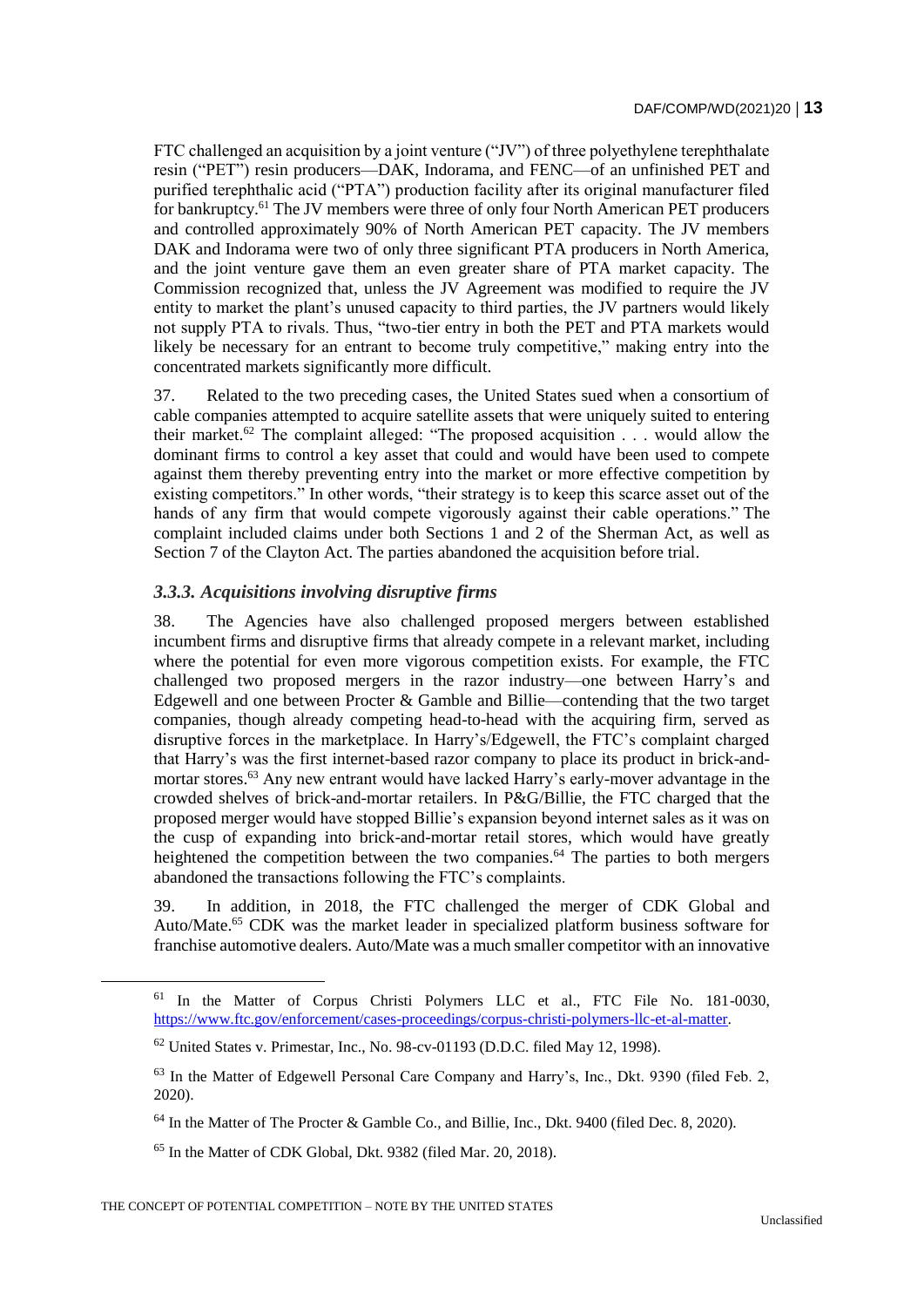business model that was winning business from larger firms by offering lower prices, flexible contract terms, low fees for third-party apps participating on the platform, free software upgrades and training, and high-quality customer service. Although Auto/Mate was already competing in the market, the FTC was concerned that the acquisition would eliminate its future competitive significance. Auto/Mate's impact on existing platforms indicated that its preacquisition market share underrepresented its future market significance and the FTC concluded that the acquisition would have eliminated competition from a key emerging rival. The parties terminated their acquisition agreement shortly after the FTC issued its complaint.

40. In 2011, the Justice Department sued under Section 7 to block the \$287.5 million acquisition of TaxACT by H&R Block Inc. The United States alleged that the proposed acquisition would reduce competition in the growing U.S. digital do-it-yourself tax preparation software market, resulting in higher prices and reduced innovation. H&R Block and TaxACT were, respectively, the second- and third-largest providers of such software, and TaxACT had a track record of being a disruptor, through aggressive price competition and innovations like free federal filing. Following a nine-day bench trial, the trial court agreed to enjoin the merger.<sup>66</sup>

41. Also in 2011, the Justice Department sued under Section 7 to block the \$39 billion acquisition of T-Mobile USA Inc. by AT&T Inc.<sup>67</sup> The proposed acquisition would have combined two of the four nationwide providers of mobile wireless telecommunications services, which accounted for more than 90% of mobile wireless connections. It also would have eliminated from the market T-Mobile, a firm that had historically offered particularly aggressive pricing and innovation. The United States considered T-Mobile a disruptor in the market, as it was responsible for a number of "firsts" in the industry, such as the Android headset, Blackberry wireless email, the Sidekick, and unlimited service plans. The partied abandoned the proposed acquisition before trial. (T-Mobile subsequently merged with Sprint.<sup>68</sup>)

42. In 2019, the Justice Department sued under Section 7 to block Sabre Corporation's \$360 million acquisition of Farelogix, Inc., a deal that would have allowed the largest airline booking services provider in the United States (Sabre) to eliminate a disruptive competitor that had introduced new technology to the travel industry and was poised to grow significantly (Farelogix). The United States alleged that Sabre used outdated technology and resisted innovation, while Farelogix had pioneered new tools that allowed airlines to make a wider array of offers to travelers who book tickets through travel agencies. Farelogix's presence also allowed airlines to negotiate lower fees with Sabre and to reduce their reliance on its services. At trial, the United States presented evidence that Sabre had a history of trying to undermine and delay the adoption of Farelogix's technology. The court found that "Sabre viewed the acquisition of Farelogix as way to neutralize [a] perceived threat," that "Sabre has resisted change while Farelogix has been a pioneering innovator and disruptor," and that "Sabre will have the incentive to raise prices  $\dots$  and stifle innovation" following the acquisition.<sup>69</sup> The merging parties prevailed at trial despite these findings, but they abandoned their deal soon after, leading to vacatur

<sup>66</sup> United States v. H&R Block, Inc., 833 F. Supp. 2d 36 (D.D.C. 2011).

<sup>67</sup> Amended Complaint, United States v. AT&T Inc., Civil Action No. 11-01560 (ESH) (D.D.C. Sept. 16, 2011).

<sup>68</sup> *See* Paragraph 44, *infra*.

<sup>69</sup> United States v. Sabre Corp., 452 F. Supp. 3d 97, 146 (D. Del. 2020).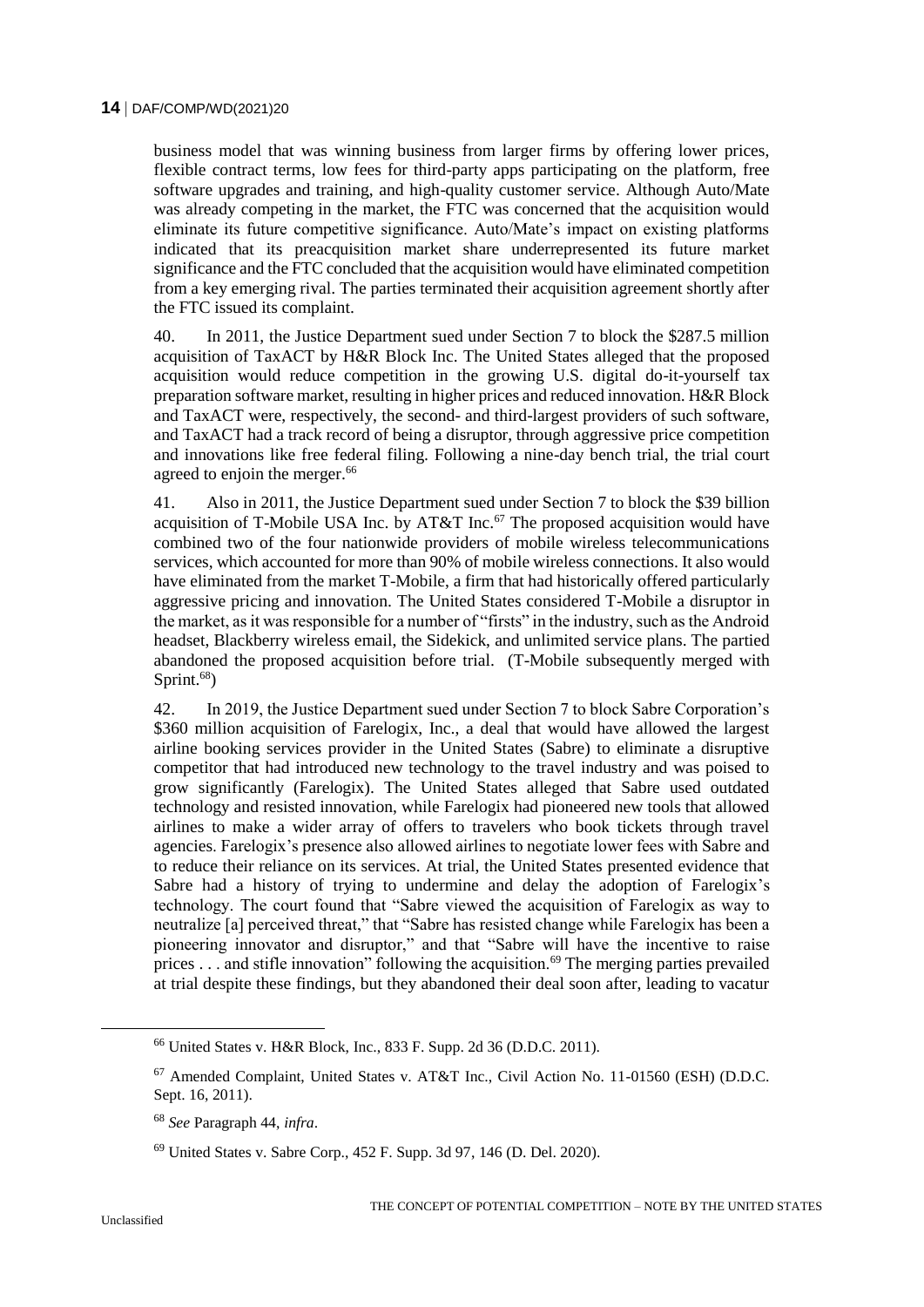of the trial decision.<sup>70</sup> The U.K. Competition and Markets Authority (CMA) separately reviewed the transaction, found that it would reduce innovation, and declared it anticompetitive. Sabre appealed the CMA's decision, and the Competition Appeal Tribunal dismissed all grounds for appeal. *See* [https://www.catribunal.org.uk/sites/default/files/2021-](https://www.catribunal.org.uk/sites/default/files/2021-05/1345_Sabre_Judgment_210521.pdf) [05/1345\\_Sabre\\_Judgment\\_210521.pdf.](https://www.catribunal.org.uk/sites/default/files/2021-05/1345_Sabre_Judgment_210521.pdf)

43. Also in 2019, the Justice Department sued under Section 7 to block Novelis, Inc.'s proposed acquisition of Aleris Corporation in order to preserve competition in the North American market for rolled aluminum sheet for automotive applications, commonly referred to as aluminum auto body sheet.<sup>71</sup> Novelis had long been one of only a few aluminum body sheet suppliers in North America, while Aleris was a relatively new and disruptive competitor that, in Novelis's own words, was "poised for transformational growth." The United States and the defendants agreed to arbitrate the dispositive issue of market definition. After a ten-day, first-of-its-kind arbitration proceeding, the arbitrator ruled against the merging parties, holding that aluminum auto body sheet constitutes a relevant product market. As a result, Novelis was required to divest Aleris's entire aluminum auto body sheet operations in North America.

# *3.3.4. Mergers where potential competition from a non-merging party was important to the outcome*

44. In *FTC v. Staples*, the merging parties (Staples and Office Depot) argued that Amazon Business, as well as local and regional office supply companies, would expand to provide large business-to-business (B-to-B) customers with competitive alternatives.<sup>72</sup> The Commission contended that other office supplies vendors, including Amazon Business, regional vendors, distribution consortia, and vendors of adjacent products, such as janitorial/sanitation products or breakroom supplies, could not meaningfully constrain a combined Staples-Office Depot. These office supply vendors generally had some combination of higher costs and thus higher prices, limited geographic footprints, and/or logistical and coordination challenges for large B-to-B customers. One key obstacle to expansion by regional firms or consortia was developing a large enough geographic footprint to serve large B-to-B customers. Creating a national distribution network comparable to Staples or Office Depot would have been time and resource intensive. As a result, the Commission alleged that other office supply vendors would not constrain Staples' and Office Depot's market power post-merger.<sup>73</sup> The district court agreed that the entry and expansion from these alternate sources would not be sufficient to erode the merger's likely anticompetitive effects.

45. The settlement allowing Sprint and T-Mobile to merge required a substantial divestiture package designed to enable a viable competitor (Dish) to enter the market.<sup>74</sup> By the terms of the settlement, T-Mobile and Sprint had to divest Sprint's prepaid business, including Boost Mobile, Virgin Mobile, and Sprint prepaid, to Dish Network Corp., a Colorado-based satellite television provider. The settlement also compelled the divestiture

<sup>70</sup> United States v. Sabre Corp., No. 20-1767, 2020 WL 4915824 (3d Cir. July 20, 2020).

<sup>71</sup> Complaint, United States v. Novelis, Inc., No. 1:19-cv-02033-CAB (N.D. Ohio Sept. 4, 2020),  $ECF$  No. 1.

<sup>72</sup> FTC v. Staples, Inc., 190 F. Supp. 3d 100, \*133 (D.D.C. 2016).

<sup>&</sup>lt;sup>73</sup> In the Matter of Staples and Office Depot, Dkt. 9367 (complaint filed Dec. 7, 2015).

<sup>74</sup> United States v. Deutsche Telekom AG, No. 1:19-cv-02232 (D.D.C. filed July 26, 2019).